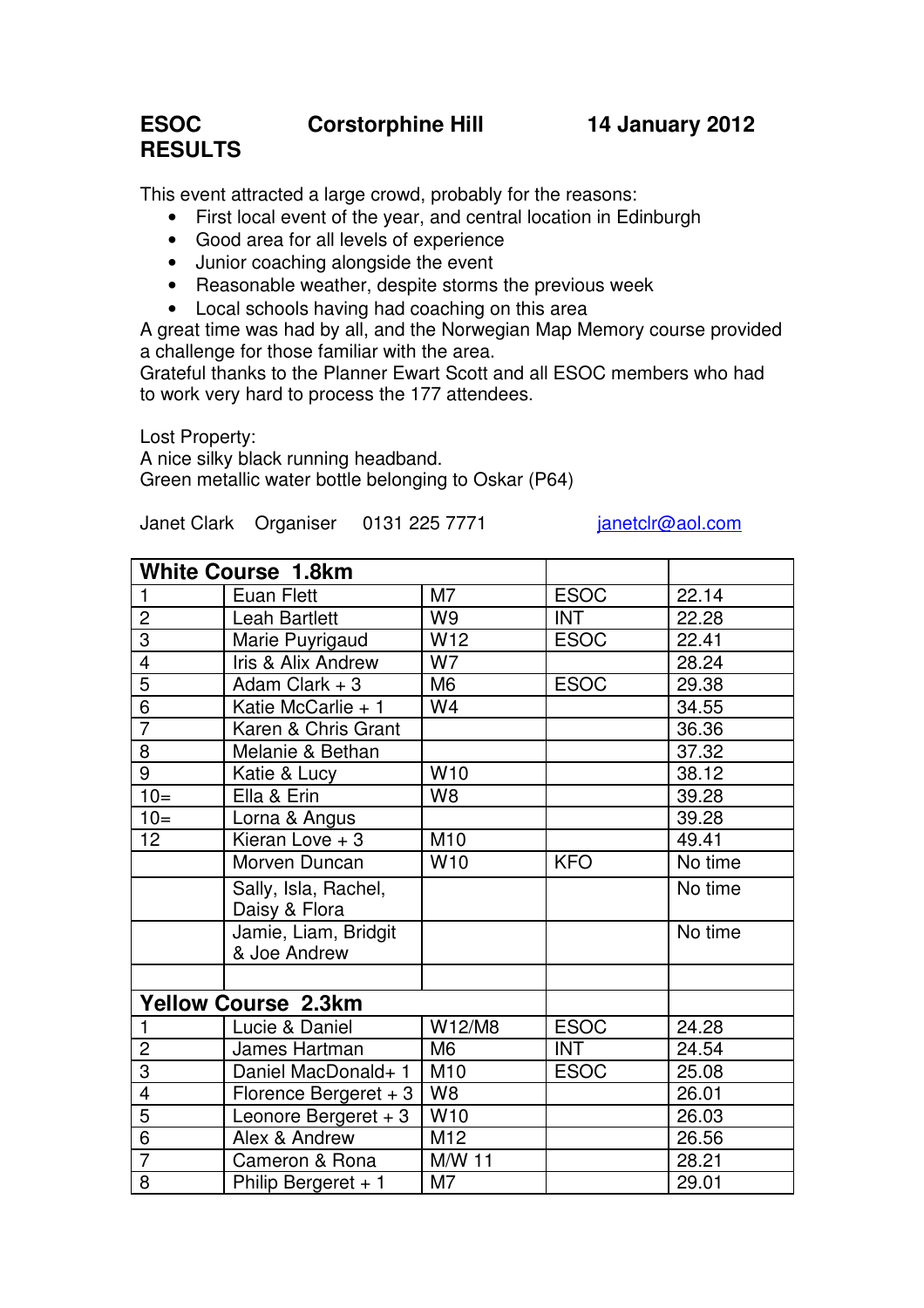| 9                       | <b>Holly Hart</b>          |                 | <b>ESOC</b> | 29.04 |
|-------------------------|----------------------------|-----------------|-------------|-------|
| 10                      | Joseph Mayer               | M11             |             | 29.08 |
| 11                      | Jamie McCarlie + 1         | M <sub>6</sub>  |             | 30.06 |
| 12 <sub>2</sub>         | Thomas Family              |                 |             | 35.44 |
| 13                      | <b>Veitch Family</b>       |                 |             | 37.58 |
| 14                      | Alex & Jude                | M/W 10          |             | 38.23 |
| 15                      | Joseph Bartlett            |                 | <b>INT</b>  | 40.11 |
| 16                      | Benji Edmondson + 1        |                 |             | 40.56 |
| $\overline{17}$         | Dominic Lucey + 1          | M <sub>9</sub>  |             | 44.50 |
| 18                      | Simon Marr                 | M40             |             | 45.04 |
| 19                      | <b>Hilton Family</b>       |                 |             | 48.59 |
| 20                      | Agathe, Leo, Julie,        |                 |             | 51.19 |
|                         | Ellie & Maya               |                 |             |       |
| 21                      | Jerry, Eddie & Bruce       |                 |             | 54.16 |
| 22                      | Anne McPhail + 1           |                 |             | 54.30 |
| 23                      | Emmie, Yasmin &            |                 |             | 59.36 |
|                         | Laura                      |                 |             |       |
| 24                      | Jamie Lawlor               | M <sub>8</sub>  | <b>ESOC</b> | 59.47 |
| 25                      | Sarah & Josh Stubley       |                 |             | 60.09 |
| 26                      | Joseph Lawlor $+3$         | M <sub>6</sub>  | <b>ESOC</b> | 61.18 |
|                         |                            |                 |             |       |
|                         | <b>Orange Course 2.7km</b> |                 |             |       |
| $\mathbf{1}$            | <b>Finlay Ross</b>         | M45             | <b>ESOC</b> | 22.50 |
| $\overline{c}$          | Les Dalgleish              | M60             | <b>ESOC</b> | 25.29 |
| $\overline{3}$          | Margaret Dalgleish         | W60             | <b>ESOC</b> | 28.46 |
| $\overline{\mathbf{4}}$ | <b>Ant Maker</b>           | M44             |             | 30.09 |
| $\overline{5}$          | <b>Robert Findlay</b>      | M60             | <b>ESOC</b> | 31.53 |
| $\overline{6}$          | Jim Morrison               | M50             | <b>ESOC</b> | 36.30 |
| $\overline{7}$          | Lucy Hart                  |                 | <b>ESOC</b> | 37.00 |
| 8                       | Andie Caldwell             | W14             | <b>ESOC</b> | 37.44 |
| $\overline{9}$          | <b>Brian Miller</b>        |                 | <b>ESOC</b> | 38.15 |
| 10                      | Moira Laws                 | W70             | <b>TAY</b>  | 38.48 |
| 11                      | Macrae/Molloy              |                 | <b>FVO</b>  | 42.51 |
| 12 <sub>2</sub>         | Jenny Puyrigaud            | W45             | <b>ESOC</b> | 46.19 |
| 13                      | Groves family              |                 |             | 49.02 |
| 14                      | <b>Catriona Williams</b>   |                 |             | 49.06 |
| 15                      | Finlay Turner $+2$         |                 |             | 54.58 |
| 16                      | Max Macdonald + 1          | M <sub>12</sub> | <b>ESOC</b> | 55.06 |
| $\overline{17}$         | Roddy McLean + 1           | M12             |             | 55.31 |
| 18                      | Zoe Puyrigaud              | W16             | <b>ESOC</b> | 56.10 |
| 19                      | Oscar & Milo + 2           | M7/5            |             | 57.58 |
| 20                      | Norman family              |                 |             | 58.56 |
| 21                      | McLean family              |                 |             | 59.24 |
| 22                      | Marion Lawson              | W65             | <b>ESOC</b> | 61.46 |
| 23                      |                            |                 |             |       |
|                         | Nicola Hill                | W60             |             | 68.06 |
|                         |                            |                 |             |       |